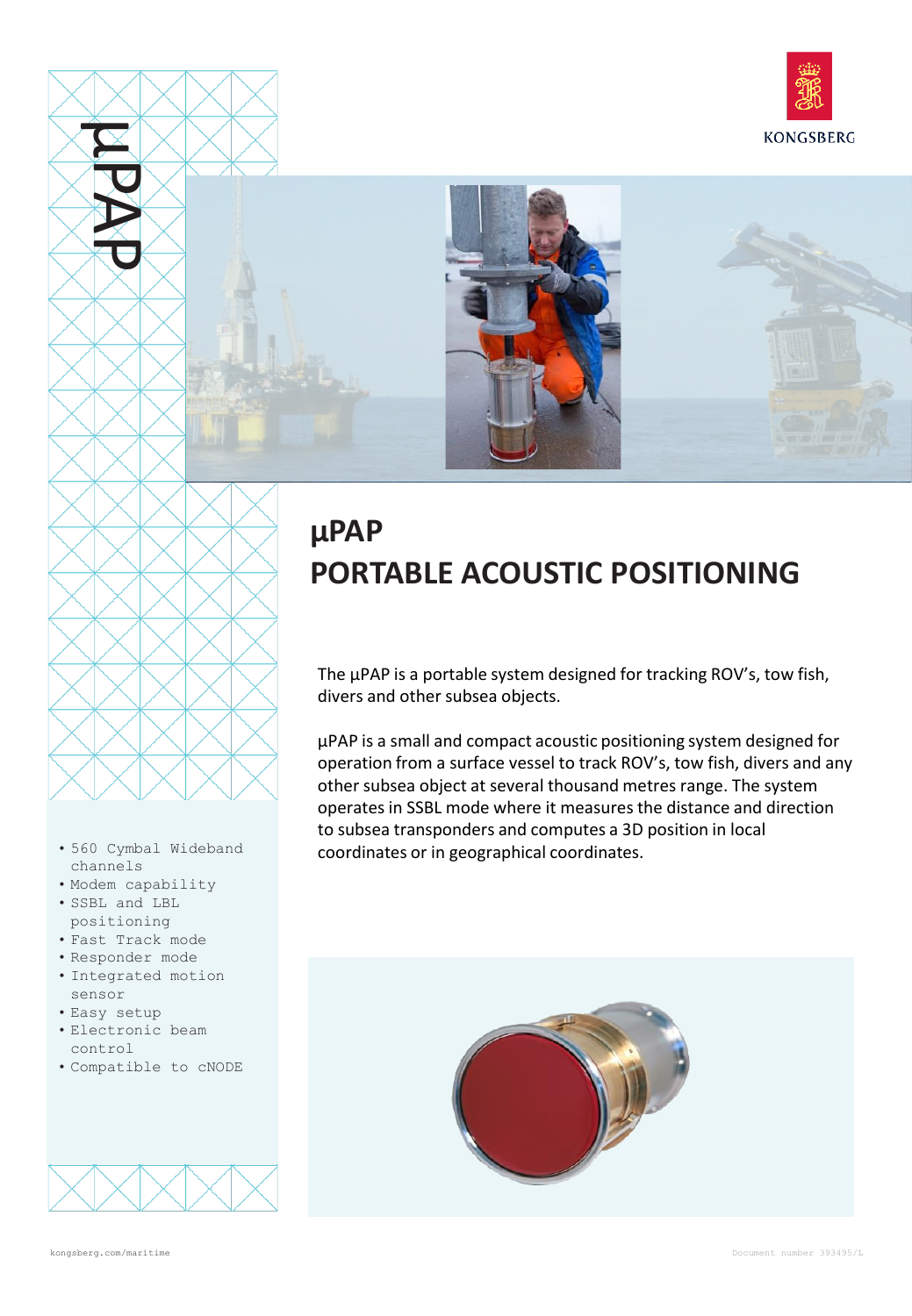

## **Application**

**µPAP is designed to be a portable system for easy installation on surface vessels or other surface units. APOS, the operator station for µPAP®, provides the full range of functions for acoustic positioning and data communication. µPAP benefits from the Cymbal acoustic protocol and all functions that are available for the HiPAP products are also available for µPAP.**

**µPAP has full LBL calibration and positioning capabilities and can be used for position box in, calibration and positioning. The system is offering the user a wide range of transponder channels and cNODE® transponder models for depths down to 4000 metres.**

**µPAP has built in motion sensors for compensating the position for vessels roll and pitch movements. These models have no need for calibration of roll and pitch alignments but need to calibrate for alignment to the vessels' gyro compass. The system can be interfaced to the vessel heading sensor and GNSS system. Data output to users are available in established formats.**

**The µPAP 201-MGC contains a motion sensor and a gyro compass. This model has no need for calibration to determine roll, pitch and heading alignments.**

**To meet various demands from the marked, µPAP® transducer is available in several models with respect to motion sensors and physical size.**









**µPAP Lid**